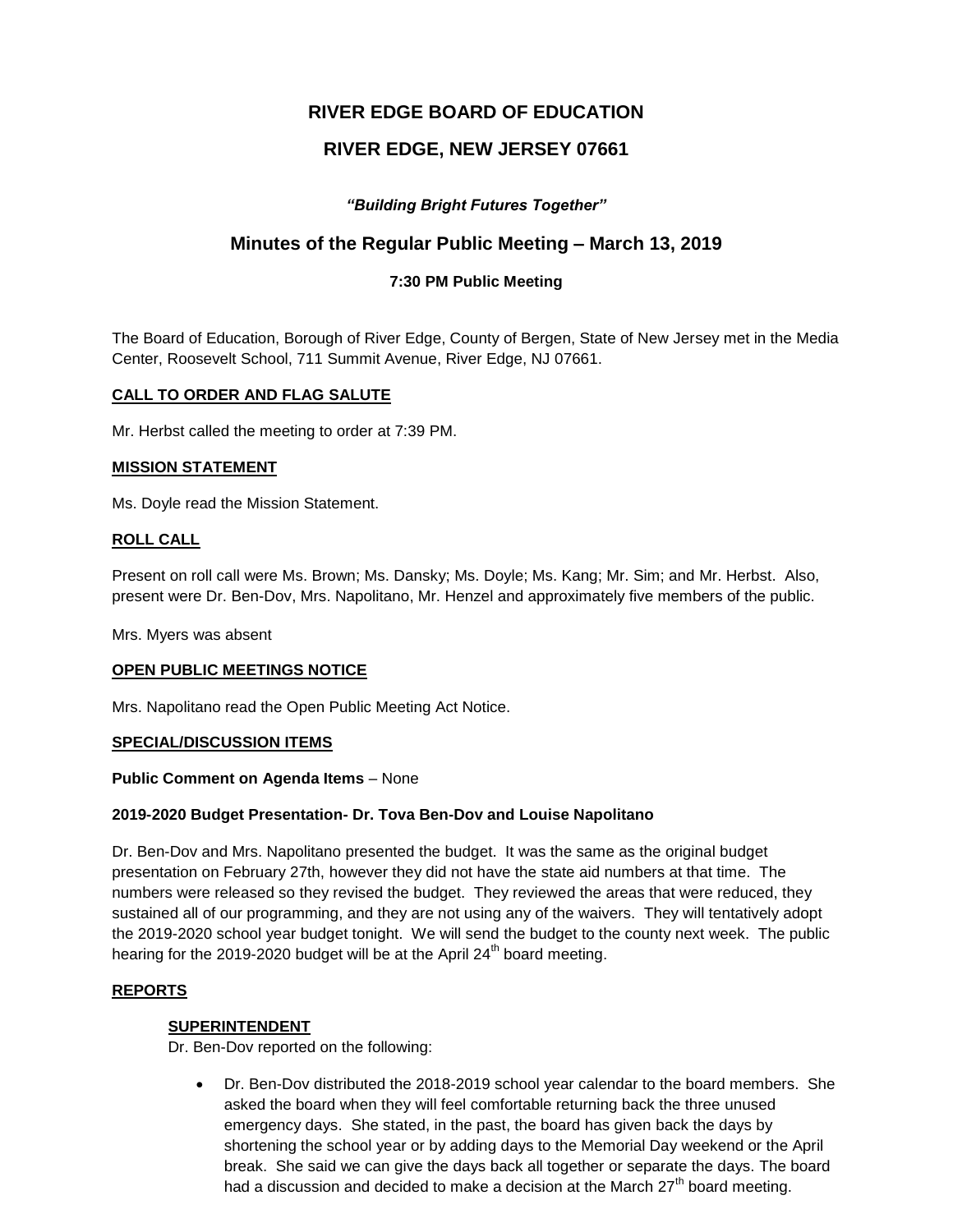- There was an important Professional Development Day on March  $5<sup>th</sup>$ . It included a session on LGBTQ. The goal of the session was to sensitize staff and to make them aware. It was a great workshop with teachers offering feedback, many reactions, and good questions. As part of the narratives that need to be written for the budget, this time the following question was added: What are we planning to do with the new law that curriculum needs to be infused in 2020-2021to show the achievements of people who are disabled or LGBTQ? Dr. Ben-Dov responded that we plan to work on revising our curriculum to infuse these resources and it will need to be adopted by our board before the 2020-2021 school year. We will also offer Professional Development to staff and communicate with parents about the newly revised curriculum.
- The School Performance reports for 2017-2018 are available for the public. We need to present this to the board and public. Dr. Ben-Dov would like to present this at the April  $24<sup>th</sup>$  board meeting. The different subgroups will be highlighted in this performance report.
- Our curriculum professionals met with Oradell's curriculum people. We want to continue our vertical meetings with River Dell.
- Dr. Ben-Dov, Mrs. Napolitano, Mrs. Heitman, and Mr. Stevens met with Joe DiCara, River Edge District Architect, on February 22<sup>nd</sup> to discuss the space challenges at Cherry Hill School for the 2019-2020 school year. We also touched on some long-term options and on the need to evaluate the condition of the buildings. Mr. DiCara sent us some short-term options. We need to make short-term decisions for 2019-2020 and long-term plans for the future. Dr. Ben-Dov would like to have an extended finance and facilities committee meeting on March 19<sup>th</sup> with Mr. DiCara in attendance to begin these discussions.

# **PRINCIPAL**

Mr. Henzel reported on the following:

- Mr. Henzel stated Ms. Hafers executed another successful Family Math Carnival Night
- Mr. Henzel thanked Mr. Herbst for going to Roosevelt School to speak to the sixth grade students about the upcoming Student Board Meeting
- The Roosevelt School Student Council had their Valentine's Day Dance. The dance was a great success.
- Two weeks ago, Roosevelt School had another family meeting. There were 20 stories shared with the student body, faculty, parents, and grandparents.
- Mr. Henzel read two letters he wanted to share with the Board Members regarding the Eco-system project that was done at Roosevelt School and the 100 year celebration of Roosevelt School.

#### **BOARD SECRETARY**

Mrs. Napolitano reported on the following:

- Mrs. Napolitano reminded the board members that the Ethics and Financial Disclosure forms are due to the county before April 30<sup>th</sup>.
- There was a bid opening at Cherry Hill School on March  $5<sup>th</sup>$  for the HVAC Upgrade in the Gym at Roosevelt School. Seven different companies submitted a bid. It was awarded to the lowest bidder and it is on tonight's agenda for approval.
- We will be awarding the contract for the Paging and Emergency Notification System at the March  $27<sup>th</sup>$  board meeting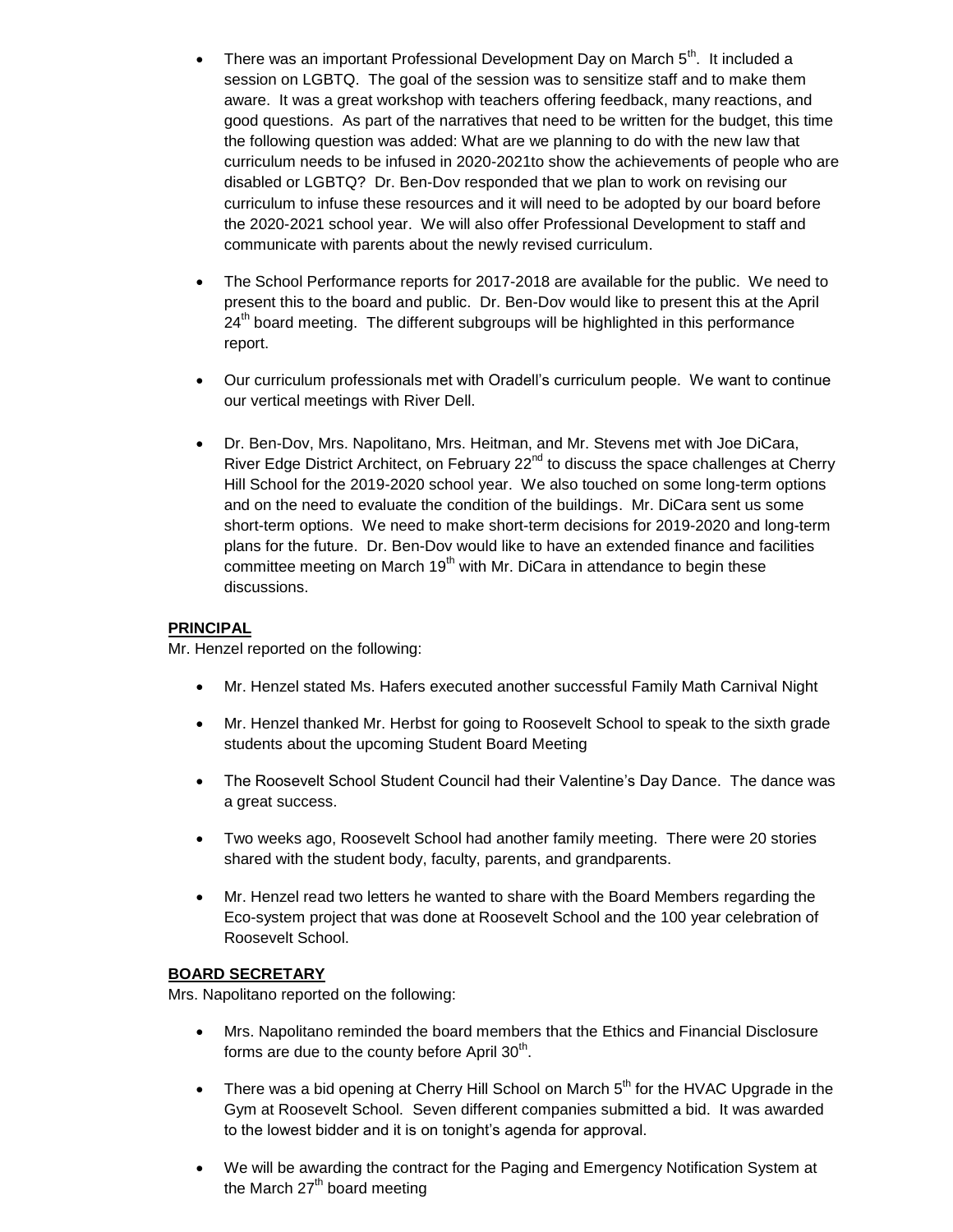• There is a contract for Region V on tonight's agenda for approval. We have three more outstanding contracts to get board approved from the 2018-2019 school year.

## **PRESIDENT**

Mr. Herbst reported on the following:

- The meeting with the River Edge School District and the Mayor and Council has been postponed to April 9<sup>th</sup>
- The Board Retreat will be on June15th. Mr. Lee cannot attend this meeting, but will help them set it up. Mr. Herbst asked the board members what topics they would like to discuss at the Retreat.
- The Sixth Grade Board of Education Meeting will be held at the April 10<sup>th</sup> board meeting. Mr. Herbst attended both schools to speak to the sixth grades students about the upcoming meeting.

### **COMMITTEES**

No committees reported at this meeting

## **MOTIONS TO BE ACTED UPON A**. **ADMINISTRATION/POLICY**

**1**. That the Board of Education approve the Minutes and Confidential Minutes of February 27, 2019.

Motion by Ms. Brown Seconded by Ms. Doyle

Ayes: Ms. Brown, Ms. Dansky, Ms. Doyle, Ms. Kang, Mr. Sim, Mr. Herbst Nays: None

**2**. That the Board of Education approve the completion of the following emergency drills:

| School                    | <b>Dates</b>                                                |
|---------------------------|-------------------------------------------------------------|
| <b>Cherry Hill School</b> | February 6, 2019 Fire Drill<br>February 27, 2019 Lock Down  |
| Roosevelt School          | February 15, 2019 Fire Drill<br>February 27, 2019 Lock Down |

Motion by Ms. Doyle Seconded by Ms. Kang

Ayes: Ms. Brown, Ms. Dansky, Ms. Doyle, Ms. Kang, Mr. Sim, Mr. Herbst Nays: None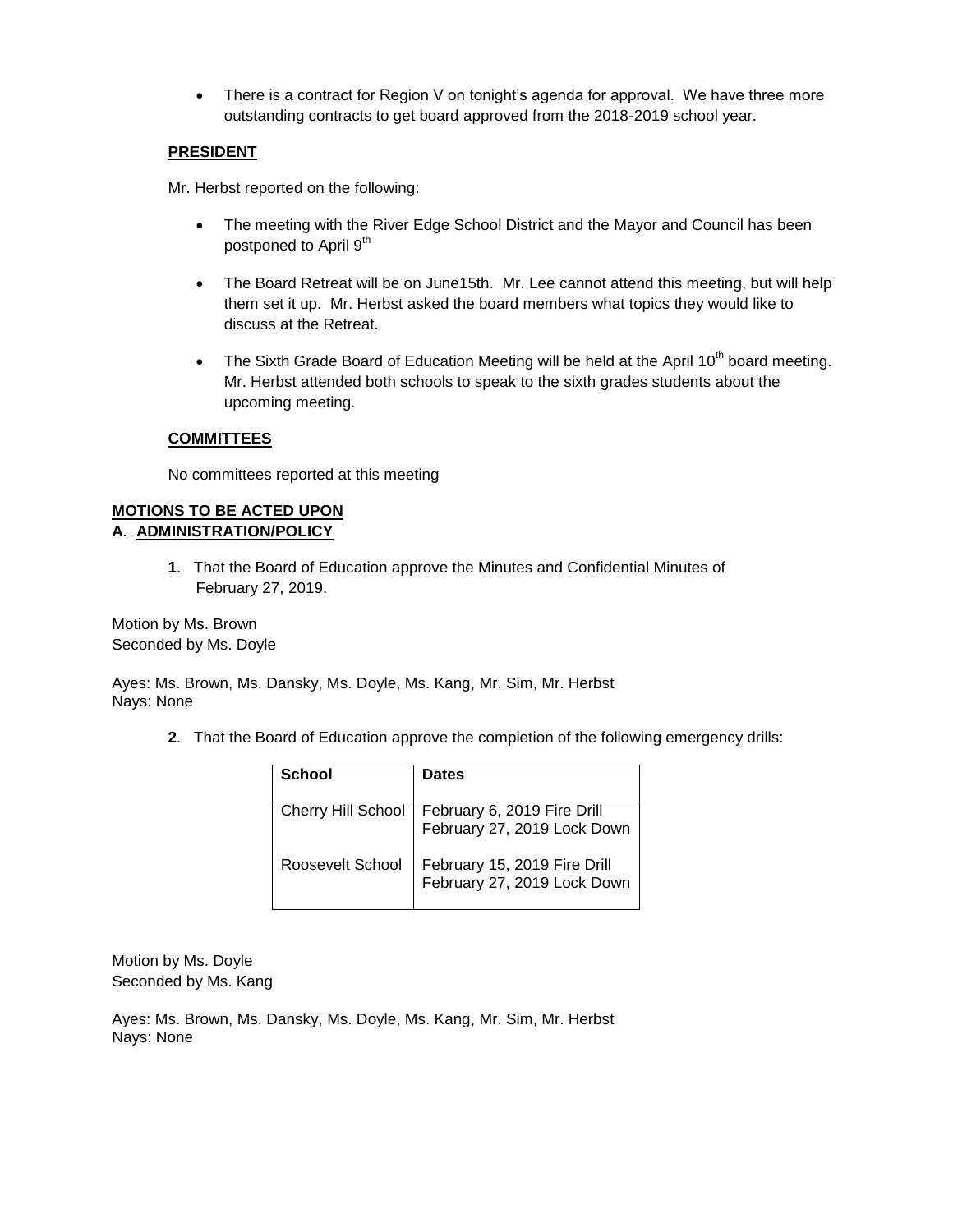| 3. That the Board of Education approve the amended Second Reading of the following policies: |  |
|----------------------------------------------------------------------------------------------|--|
|                                                                                              |  |

| Policy#   | Title                                                                    |
|-----------|--------------------------------------------------------------------------|
| 7110      | Long-range Facilities Planning                                           |
| 7115      | <b>Developing Educational Specifications</b>                             |
| 9000      | Role of the Board                                                        |
| 9010      | Role of the Member                                                       |
| 9020      | <b>Public Statements</b>                                                 |
| 9110      | Number of Members and Terms of Office                                    |
| 9111      | Qualifications                                                           |
| 9113      | <b>Filling Vacancies</b>                                                 |
| 9114      | Resignation/Removal from Office                                          |
| 9124      | Appointment of Business Administrator/Board<br>Secretary                 |
| 9125      | Appointment of Treasurer of School Moneys                                |
| 9126      | Appointment of Attorney                                                  |
| 9127      | Appointment of Auditor                                                   |
| 9130      | Committees                                                               |
| 9200      | Orientation and Training of Board Members                                |
| 9250      | <b>Expenses and Reimbursement</b>                                        |
| 9270      | <b>Conflict of Interest</b>                                              |
| 9271      | Code of Ethics                                                           |
| 9272      | Pay to Play                                                              |
| 9311      | Formulation, Adoption, Amendment of Policies                             |
| 9312      | Formulation, Adoption, Amendment of Bylaws                               |
| 9313      | Formulation, Adoption, Amendment of<br><b>Administrative Regulations</b> |
| 9314      | Suspension of Policies, Bylaws and Regulations                           |
| 9321      | Time, Place, Notification of Meetings                                    |
| 9322      | <b>Public and Executive Sessions</b>                                     |
| 9322.1    | <b>Organization Meeting</b>                                              |
| 9323/9324 | Agenda Preparation/Advance Delivery of Meeting<br>Material               |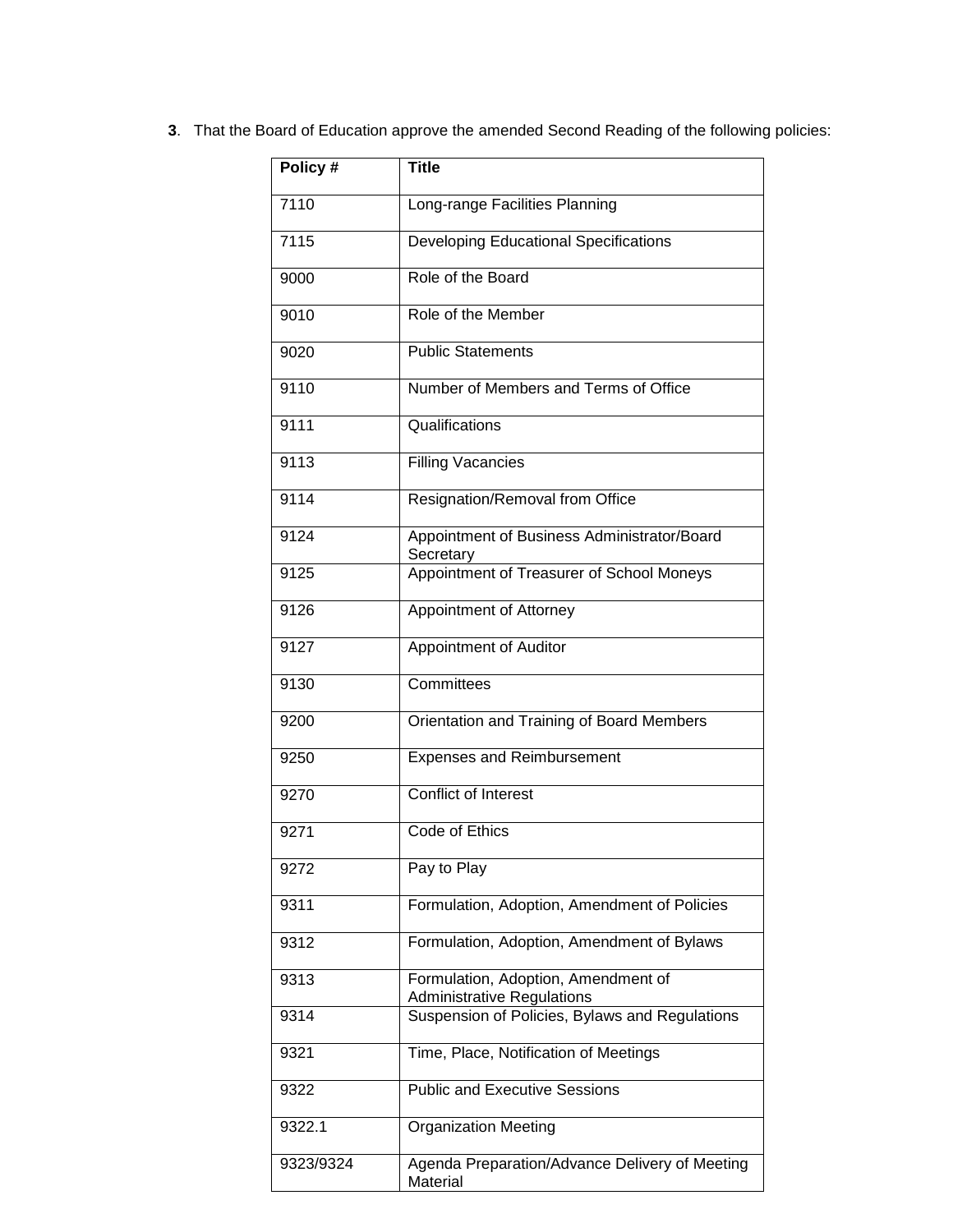| 9325.4 | <b>Voting Method</b>              |
|--------|-----------------------------------|
| 9326   | <b>Minutes</b>                    |
| 9340   | Membership in Associations        |
| 9400   | <b>Board Self-evaluation</b>      |
| 5113   | Attendance, Absences, and Excuses |

Motion by Ms. Kang Seconded by Ms. Dansky

Ayes: Ms. Brown, Ms. Dansky, Ms. Doyle, Ms. Kang, Mr. Sim, Mr. Herbst Nays: None

> **4**. That the Board of Education affirm the HIB reports previously reported at the February 27, 2019 Board Meeting.

Motion by Ms. Dansky Seconded by Mr. Sim

Ayes: Ms. Brown, Ms. Dansky, Ms. Doyle, Ms. Kang, Mr. Sim, Mr. Herbst Nays: None

### **B**. **CURRICULUM/EDUCATION** - None

#### **C**. **BUILDINGS & GROUNDS**

**1**. **WHEREAS**, the River Edge Board of Education ("the Board") advertised for bids for the HVAC Upgrades in Gym Project at the Roosevelt Elementary School ("the Project"); and

**WHEREAS**, on March 5, 2019, the Board received bids for the Project; and

**WHEREAS**, the purported low bidder, Pattman Plumbing, Heating & Air Conditioning, Inc., submitted a base bid in the amount of \$263,250, together with Alternate No. 1 in the amount of \$20,000, for a total contract price of \$283,250; and

**WHEREAS**, the bid submitted by Pattman Plumbing, Heating & Air Conditioning, Inc. is responsive in all material respects and it is the Board's desire to award the contract for the Project to Pattman Plumbing, Heating & Air Conditioning, Inc.

**NOW, THEREFORE, BE IT RESOLVED AS FOLLOWS**: The Board hereby awards the contract for the Project to Pattman Plumbing, Heating & Air Conditioning, Inc. in a total contract sum of \$283,250. This award is expressly conditioned upon the contractor furnishing the requisite insurance certificate and labor and materials/performance bond as required in the project specifications, together with an AA201-Project Manning Report, an executed A-101- Standard Form of Agreement Between Owner and Contractor, A-201-General Conditions of the Contract for Construction, as prepared by the Board Attorney, within ten (10) days of the date hereof.

**BE IT FURTHER RESOLVED** that the Board Attorney is hereby directed to draft the agreement with the successful bidder consistent with this Resolution and with the terms contained in the bid documents approved by the Board for the Project. The Board President and the Board Secretary are hereby authorized to execute such agreement and any other documents necessary to effectuate the terms of this Resolution.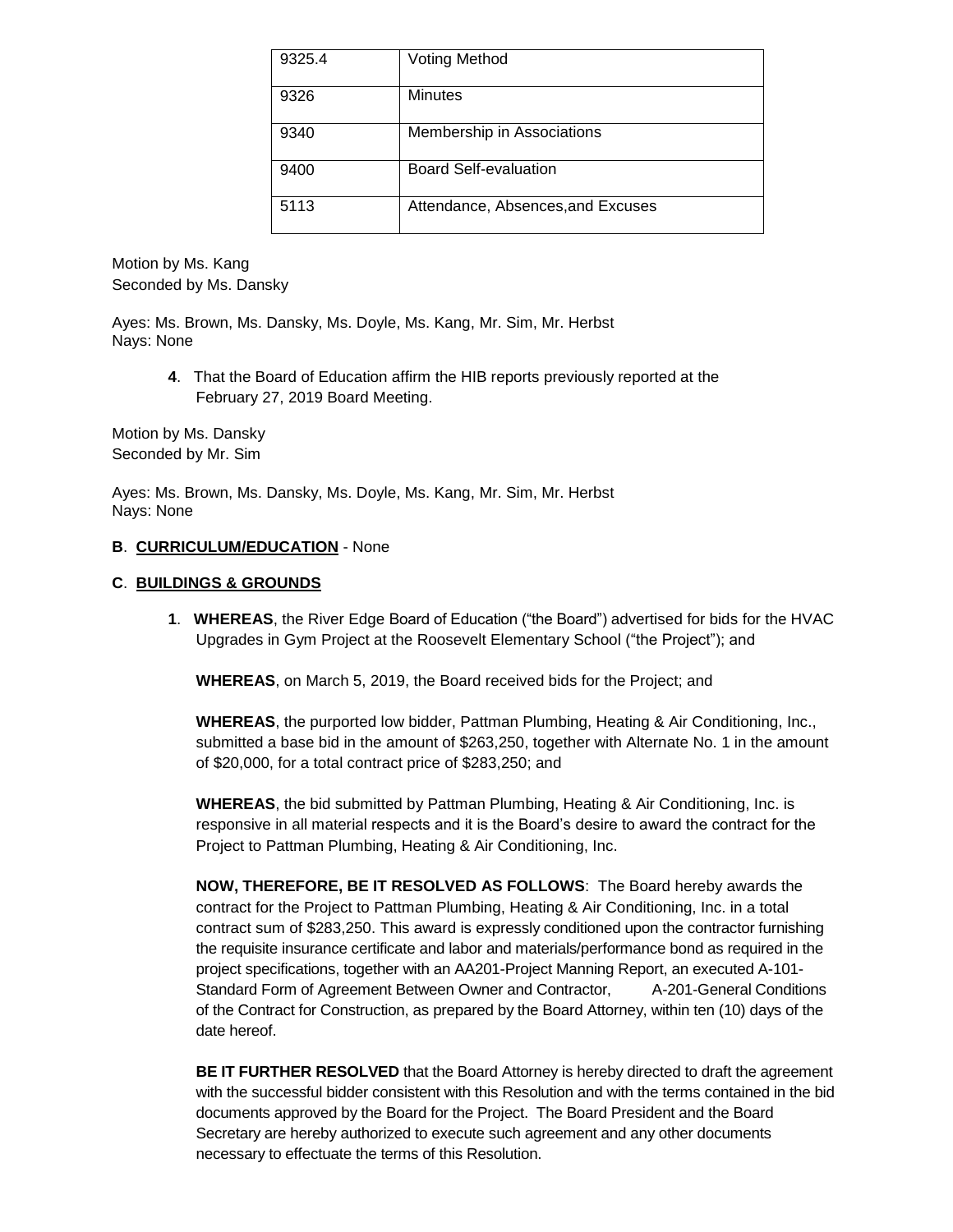Motion by Mr. Sim Seconded by Ms. Brown

Ayes: Ms. Brown, Ms. Dansky, Ms. Doyle, Ms. Kang, Mr. Sim, Mr. Herbst Nays: None

# **D**. **FINANCE/GRANTS/GIFTS**

- **1**. That the Board of Education accept the \$140.00 donation from Jennifer Wong Hernandez for general use at Roosevelt School (Addendum).
- **2**. That the Board of Education approve \$2,910 to be transferred to Capital Reserve because it is the unexpended portion of the Capital Reserve withdrawal for the Roosevelt School Roof project.

Motion by Ms. Brown Seconded by Ms. Doyle

Ayes: Ms. Brown, Ms. Dansky, Ms. Doyle, Ms. Kang, Mr. Sim, Mr. Herbst Nays: None

> **3**. That the Board of Education tentatively adopt the 2019-2020 School Year Budget for submission to the Executive County Superintendent as follows:

|                                   |       | <b>Budget</b> | Local Tax Levy |
|-----------------------------------|-------|---------------|----------------|
| <b>Total General Fund</b>         |       | \$19,587,966  | \$15,717,050   |
| <b>Total Special Revenue Fund</b> |       | \$1,200,937   | N/A            |
| <b>Total Debt Service</b>         |       | \$1,416,700   | \$1,200,316    |
|                                   | Total | \$22,205,603  |                |

Budget Local Tax Levy Contracts and

**Be It Further Resolved,** that the Board of Education requests the approval of a Capital Reserve Withdrawal in the amount of \$364,075. The District intends to utilize \$364,075 for the HVAC Upgrade at Roosevelt Elementary School Gymnasium.

Motion by Ms. Doyle Seconded by Ms. Kang

Ayes: Ms. Brown, Ms. Dansky, Ms. Doyle, Ms. Kang, Mr. Sim, Mr. Herbst Nays: None

> **4**. **WHEREAS**, River Edge School District Policy and NJAC 6A:23B-1.2 (b) provides that the Board of Education shall establish in the annual school budget a maximum expenditure amount that may be allotted for such travel and expense reimbursement for 2019-2020 school year.

**NOW, THEREFORE BE IT RESOLVED** that the River Edge Board of Education hereby establishes the school district travel maximum for the 2019-2020 school year at an amount not to exceed \$35,000.

Motion by Ms. Kang Seconded by Ms. Dansky

Ayes: Ms. Brown, Ms. Dansky, Ms. Doyle, Ms. Kang, Mr. Sim, Mr. Herbst Nays: None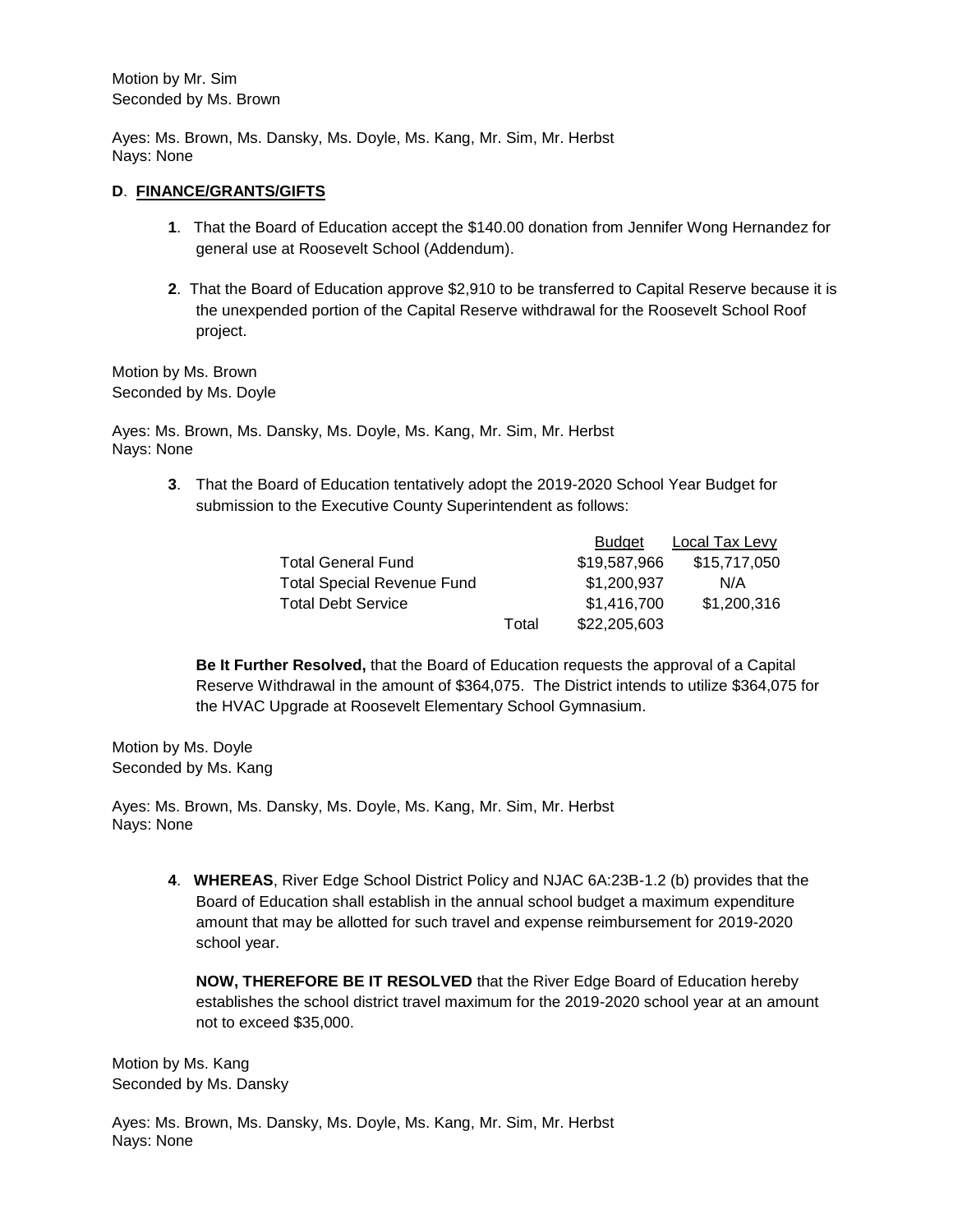# **E**. **PERSONNEL**

**1**. That the Board of Education, with the recommendation of the Superintendent approve Krista Van Wettering as a Substitute Nurse for the 2018-2019 School Year.

Motion by Ms. Dansky Seconded by Mr. Sim

Ayes: Ms. Brown, Ms. Dansky, Ms. Doyle, Ms. Kang, Mr. Sim, Mr. Herbst Nays: None

> **2**. That the Board of Education accept, with regret, the retirement of Beth Rosen, Assistant Principal, effective July 31, 2019.

Motion by Mr. Sim Seconded by Ms. Brown

Ayes: Ms. Brown, Ms. Dansky, Ms. Doyle, Ms. Kang, Mr. Sim, Mr. Herbst Nays: None

> **3**. That the Board of Education, with the recommendation of the Superintendent, approve Michelle Puentes, District Data Coordinator, starting, on or about March 28, 2019 through June 30, 2019.

Motion by Ms. Brown Seconded by Ms. Doyle

Ayes: Ms. Brown, Ms. Dansky, Ms. Doyle, Ms. Kang, Mr. Sim, Mr. Herbst Nays: None

# **F**. **RIVER EDGE SPECIAL EDUCATION**

**1**. That the River Edge Board of Education approve the revised Community Based Instruction Schedule for the 2018-2019 school year. Dates subject to change. (Addendum)

Motion by Ms. Doyle Seconded by Mr. Kang

Ayes: Ms. Brown, Ms. Dansky, Ms. Doyle, Ms. Kang, Mr. Sim, Mr. Herbst Nays: None

# **G**. **REGION V ADMINISTRATION & TRANSPORTATION**

**1**. That the Board of Education approve the following Transportation Contractor for the 2018-2019 school year:

> **Transporter** Excel School Transportation LLC

**2**. That the Board of Education approve the following Quote Contracts for the 2018-2019 school year:

| Route # | Transporter                      | Per Diem |
|---------|----------------------------------|----------|
| 2692    | <b>Morgan Education Services</b> | \$299.00 |